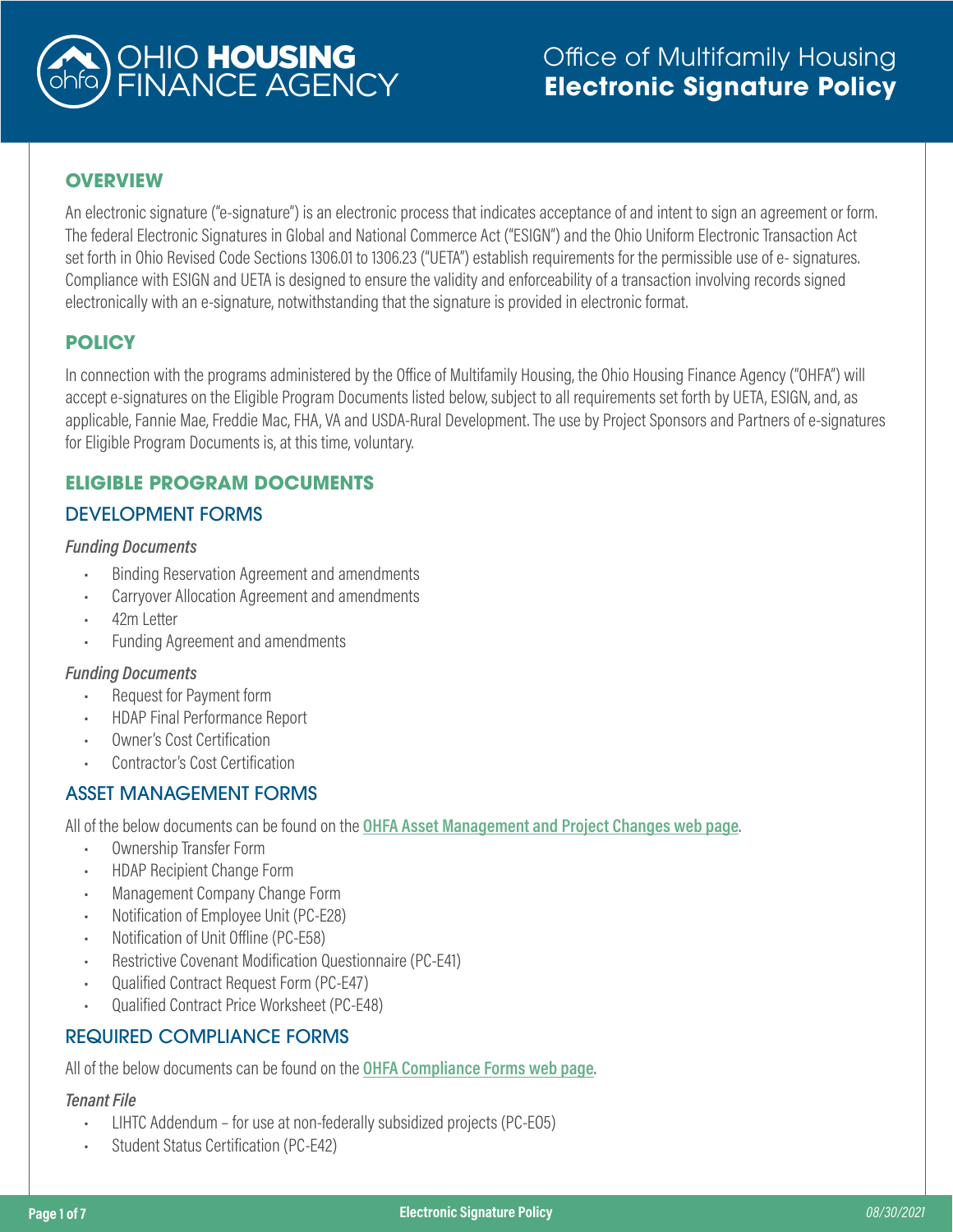

- Supporting Document from PHA required form if used (PC-E04)
- Tenant Sworn Income and Asset Statement (PC-E01)
- Under \$5,000 Asset Certification required form if used (PC-E03)
- Tenant Income Certification

### *Other Required*

- HOME Rent Approval Form (PC-E50)
- Affirmative Fair Housing Marketing Information and Forms
- Management Questionnaire (PC1225F)
- Violence Against Women Act (VAWA) Information and Forms

# SUGGESTED COMPLIANCE FORMS

#### *Income Verifications*

- Alimony and/or Informal Child Support Affidavit (PC-E34)
- Child Support Verification (PC-E10)
- Employment Verification (PC-E02)
- Financial Aid Verification (PC-E12)
- Informal Support Verification (PC-E14)
- Military Pay Verification (PC-E09)
- Pension Verification (PC-E13)
- Public Assistance Verification (PC-E13)
- Social Security/Supplemental Security Income Verification (PC-E01)
- Unemployment Verification (PC-E11)
- Zero Income Verification (PC-E15)

## *Asset Verifications*

- Annuity Verification (PC-E18)
- Bank Account Verification (PC-E16)
- Life Insurance Verification (PC-E17)
- Real Estate Worksheet (PC-E17)
- Retirement Savings Plan Verification (PC-E35)
- Stock Verification (PC-E36)
- Trust Account Verification (PC-E29)

### *Certification Tools*

- Clarification Record (PC-E20)
- Income and Asset Sources Contact Information (PC-E21)

### *Additional Forms*

- Caregiver Affidavit (PC-E24)
- External Link to Lead-Based Paint Disclosure Rule and Forms
- Live-in Care/Aide Verification of Need (PC-E32)
- Marital Separation Certification (PC-E22)
- Move In/Move Out Inspections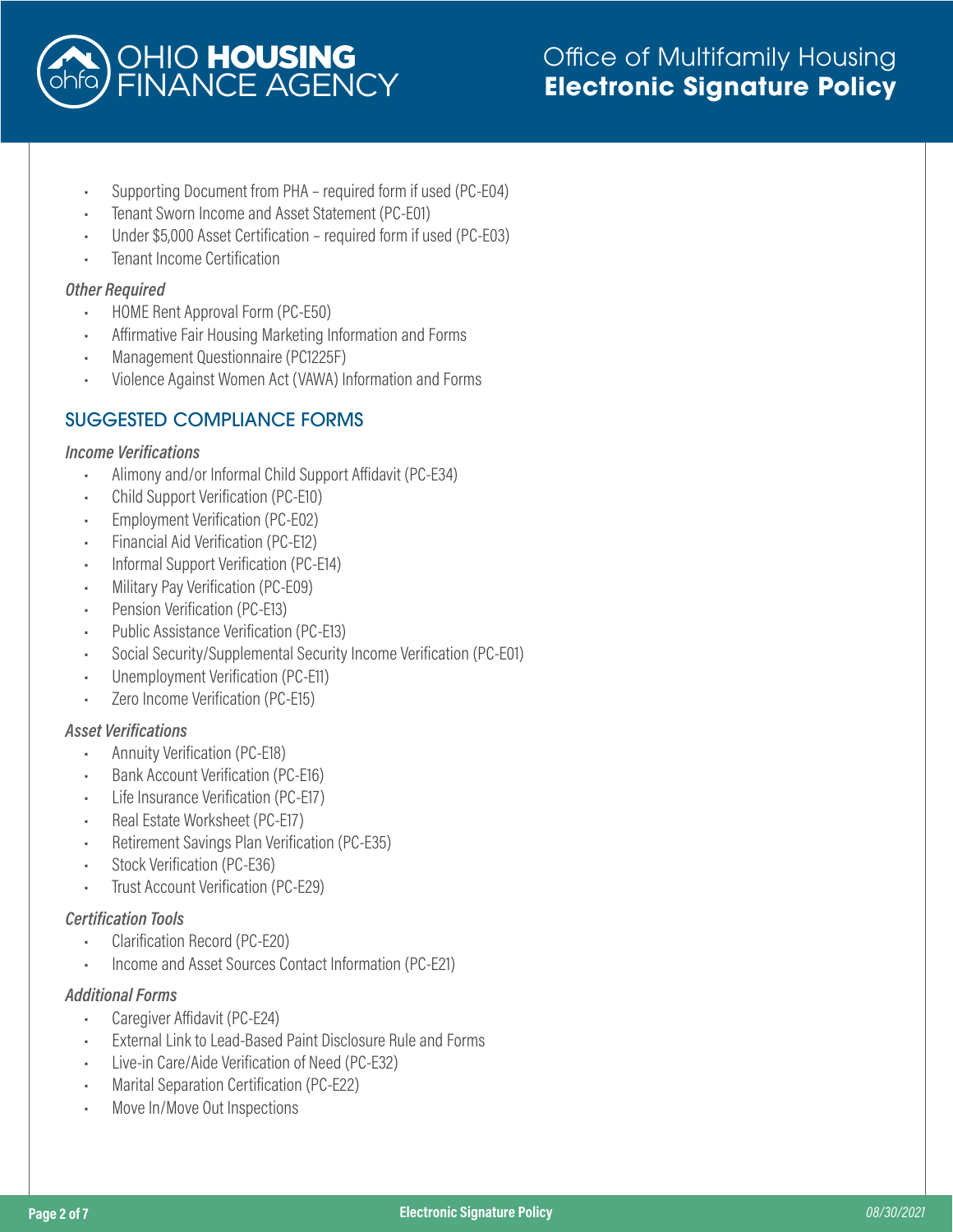

# **OTHER DOCUMENTS**

Other documents provided to OHFA by Project Sponsors and Partners as part of OHFA's on-going compliance efforts may be electronic or contain e-signatures. Those documents must meet applicable ESIGN and UETA requirements to be accepted by OHFA. OHFA will also accept electronic documents that are expressly permitted under applicable **[HUD guidance](https://www.hud.gov/sites/dfiles/Housing/documents/HUD_Notice_H_2020-10_Electronic_Signature.pdf)**.

## **PROJECT SPONSORS AND PARTNERS APPROVAL PROCESS**

To submit Eligible Program Documents with an e-signature, Project Sponsors and Partners must receive initial approval from OHFA, and recertification on an annual basis thereafter.

#### *Initial approval:*

Complete and submit the Partner Certification for Use of Electronic Signatures (Appendix A) of this document to the OHFA e-signature mailbox at **[mfesignature@ohiohome.org](mailto:mfesignature%40ohiohome.org?subject=)**. Please also complete the List of Projects for which these forms will be submitted. This is contained on page 6 of this Policy. OHFA will notify the Participating Sponsor and Partner of its approval by email.

#### *Annual recertification:*

Participating Project Sponsors and Partners must comply with annual recertification requirements of OHFA to continue submitting Eligible Program Documents with an e-signature. The Partner Recertification Form (Appendix B) must be completed and submitted to the OHFA e-signature mailbox at **[mfesignature@ohiohome.org](mailto:mfesignature%40ohiohome.org?subject=)** no later than February 15 of each year.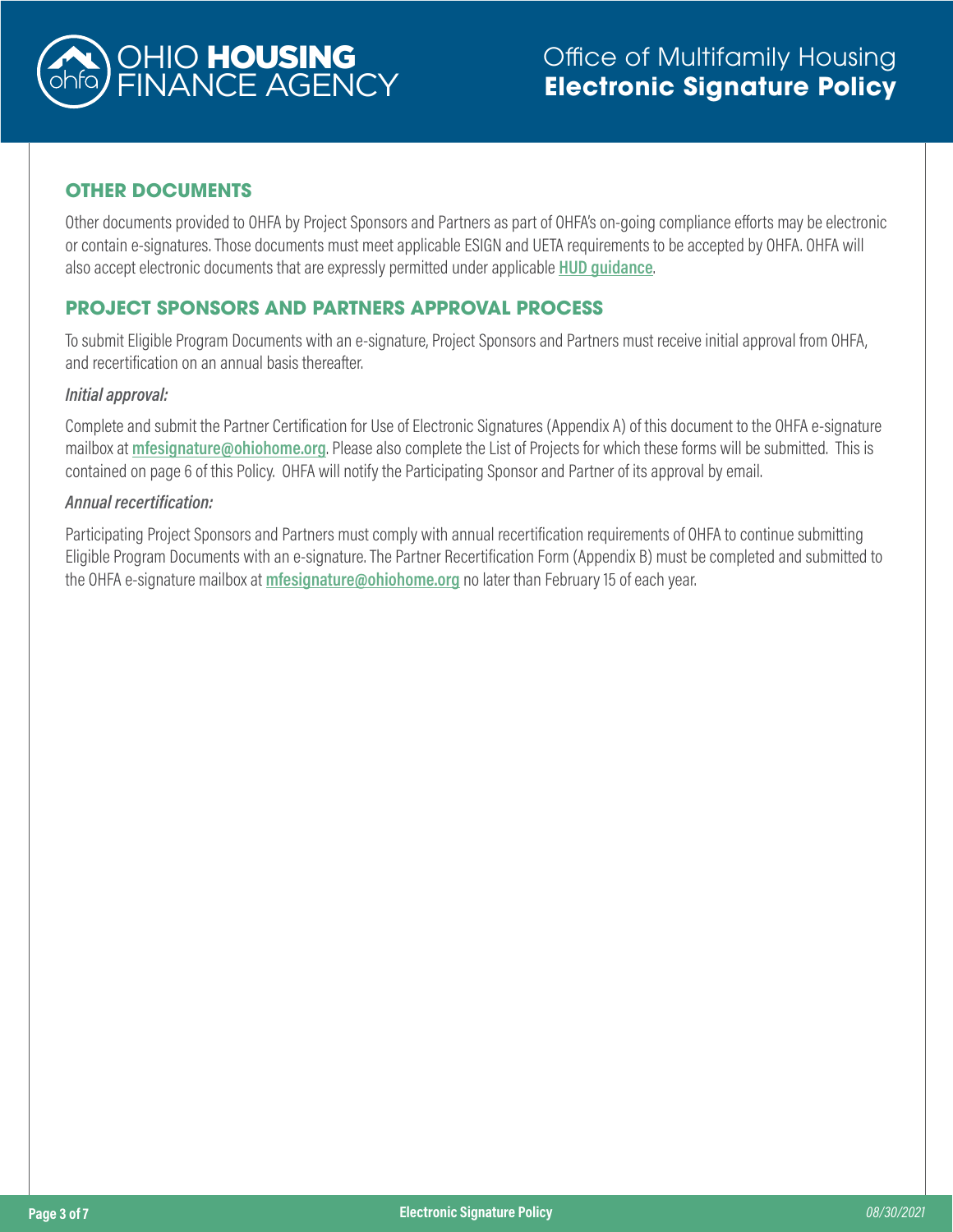

## **APPENDIX A PARTNER CERTIFICATION FOR USE OF ELECTRONIC SIGNATURES**

The Ohio Housing Finance Agency ("OHFA") permits Project Sponsors and Partners to submit certain eligible documents ("Program Documents") signed by electronic signature ("e-signature") to OHFA in connection with OHFA's Office of Multifamily Housing programs. To be eligible to submit Program Documents with e-signatures, the undersigned Project Sponsor and Partner ("Partner") agrees to comply with the Electronic Signatures in Global and National Commerce Act ("ESIGN") and the Uniform Electronic Transactions Act ("UETA") as adopted by Ohio, together with the requirements set forth below.

By its acknowledgment below, the Partner hereby certifies and agrees as follows:

- Partner has a process in place to assure that parties executing Program Documents by e-signatures intend to sign as such in all sections of the Program Documents requiring a signature.
- Partner has a process in place to assure that parties to the transaction consented to do business with Partner electronically, have not withdrawn such consent, and such parties have received all necessary disclosures under federal and Ohio state law.
- All e-signatures associated with the Program Documents submitted by Partner will be properly attributed, authenticated and authorized as required by federal and Ohio state law.
- Partner has established a records retention policy to ensure Program Documents signed with e-signatures are capable of retention and accurate reproduction for reference by all parties, including OHFA, or persons entitled to retain such Program Documents.
- Partner has established prudent, sound and responsible business practices, operating policies and procedures regarding the use of e-signatures in connection with the submission of the forms required, including limiting access to e-signature programs and delivery systems to only specified authorized persons.
- OHFA is entitled to rely on any transmission, transfer, or communication from Partner to be an authorized act of Partner.
- Partner uses the third party e-signature vendor ("Vendor") identified below in connection with the use of e-signatures and Partner's delivery of Program Documents to OHFA. Partner has verified that the Vendor uses reliable, commercially established and validated ESIGN-compliant technology.
	- Software Vendor used by Partner: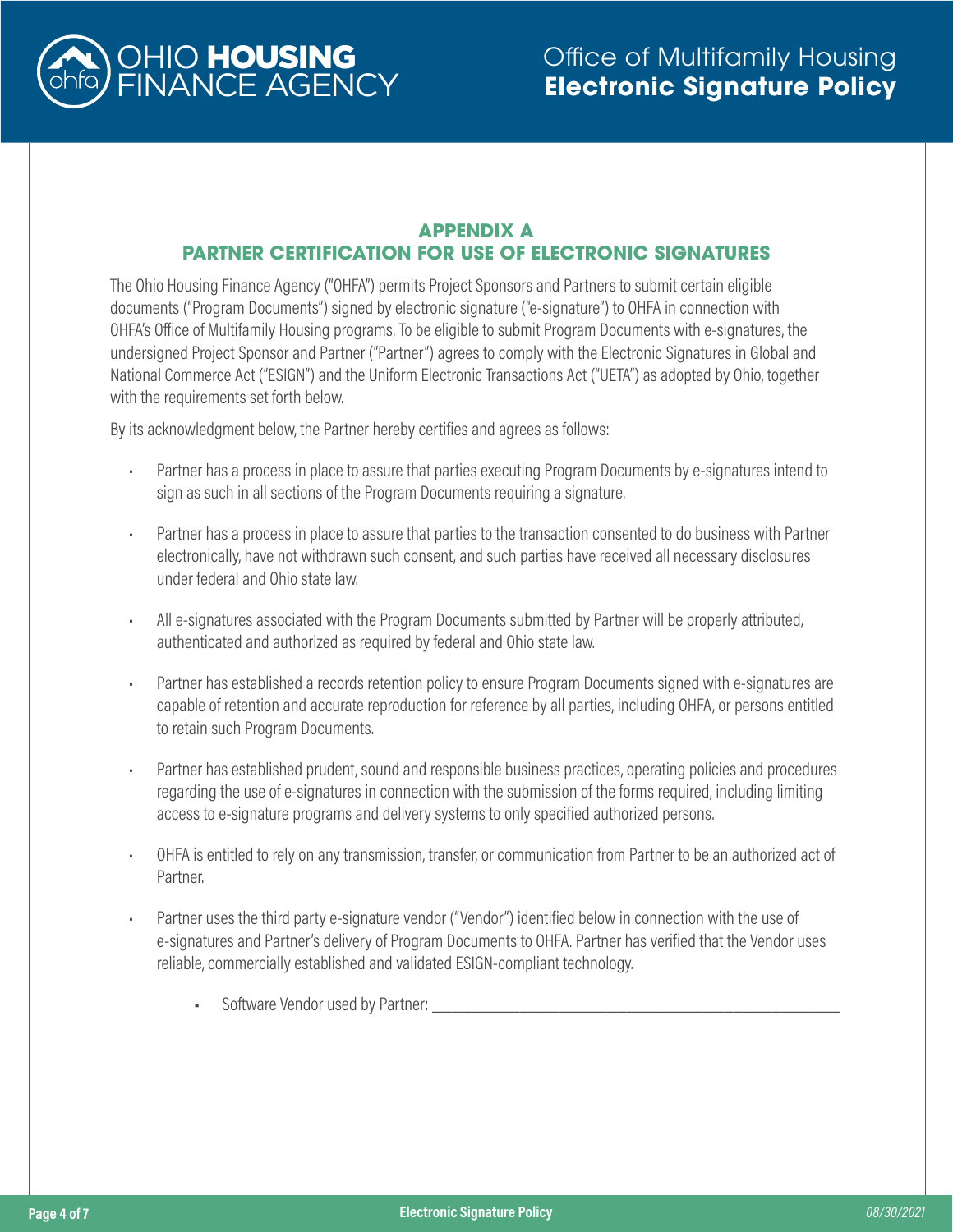

- With respect to the submission of Program Documents signed with e-signatures, Partner represents and warrants (which representation and warranty shall apply to each individual submission of a Program Document at the time of such submission) to OHFA that all such e-signatures are enforceable and comply with all applicable laws and requirements, including, without limitation, the requirements of ESIGN and UETA.
- Partner intends that all e-signatures of its employees, agents, and/or representatives are the legally binding equivalent of traditional hand-written signatures.
- Partner has established internal quality procedures to ensure compliance with ESIGN and UETA requirements.

| Partner Name:           |       |
|-------------------------|-------|
| Authorized Signature: _ | Date: |
| Name and Title:         |       |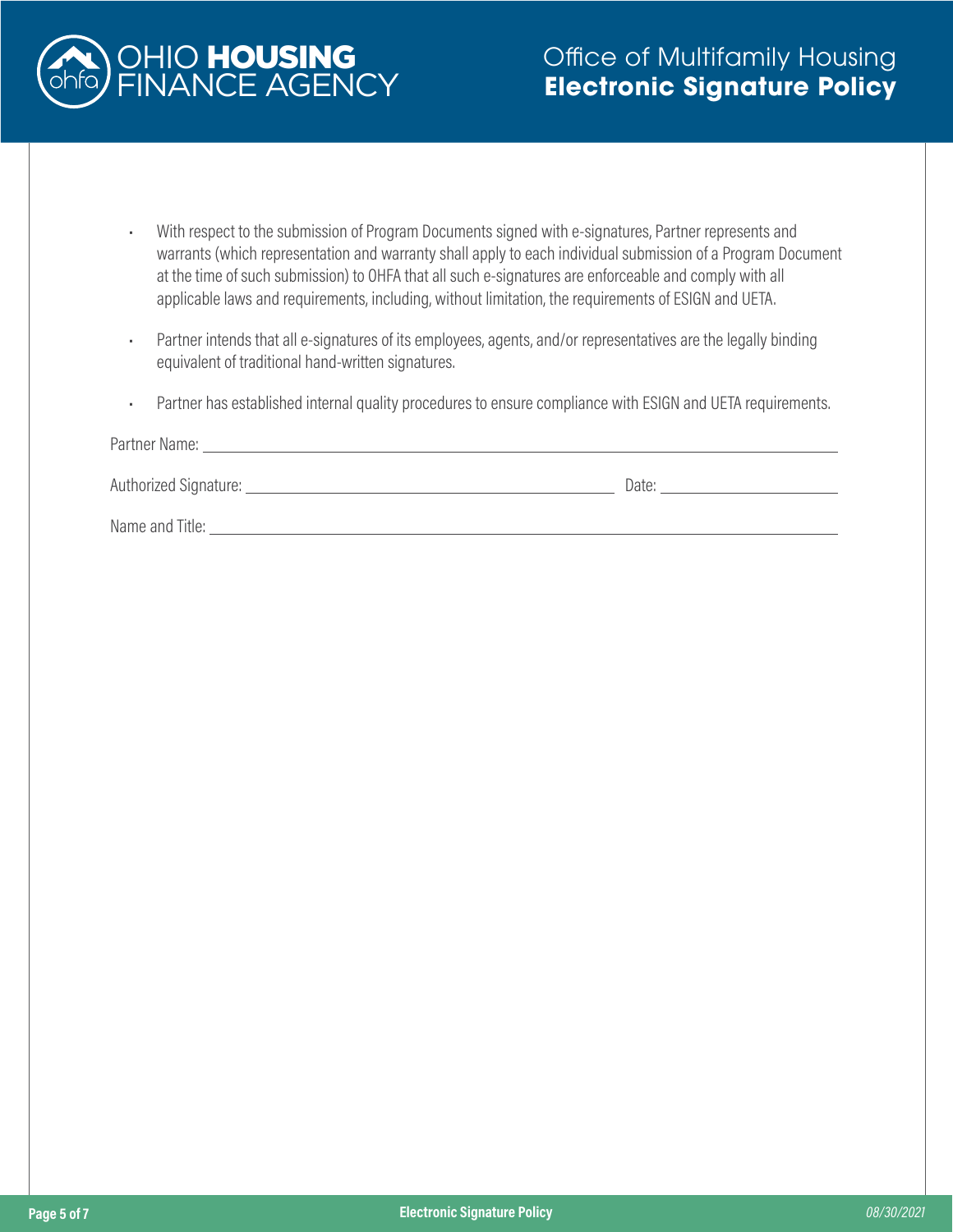

| <b>LIST OF PROJECTS</b>    |                     |                        |
|----------------------------|---------------------|------------------------|
| <b>OHFA Project Number</b> | <b>Project Name</b> | <b>Project Address</b> |
|                            |                     |                        |
|                            |                     |                        |
|                            |                     |                        |
|                            |                     |                        |
|                            |                     |                        |
|                            |                     |                        |
|                            |                     |                        |
|                            |                     |                        |
|                            |                     |                        |
|                            |                     |                        |
|                            |                     |                        |
|                            |                     |                        |
|                            |                     |                        |
|                            |                     |                        |
|                            |                     |                        |
|                            |                     |                        |
|                            |                     |                        |
|                            |                     |                        |
|                            |                     |                        |
|                            |                     |                        |
|                            |                     |                        |
|                            |                     |                        |
|                            |                     |                        |
|                            |                     |                        |